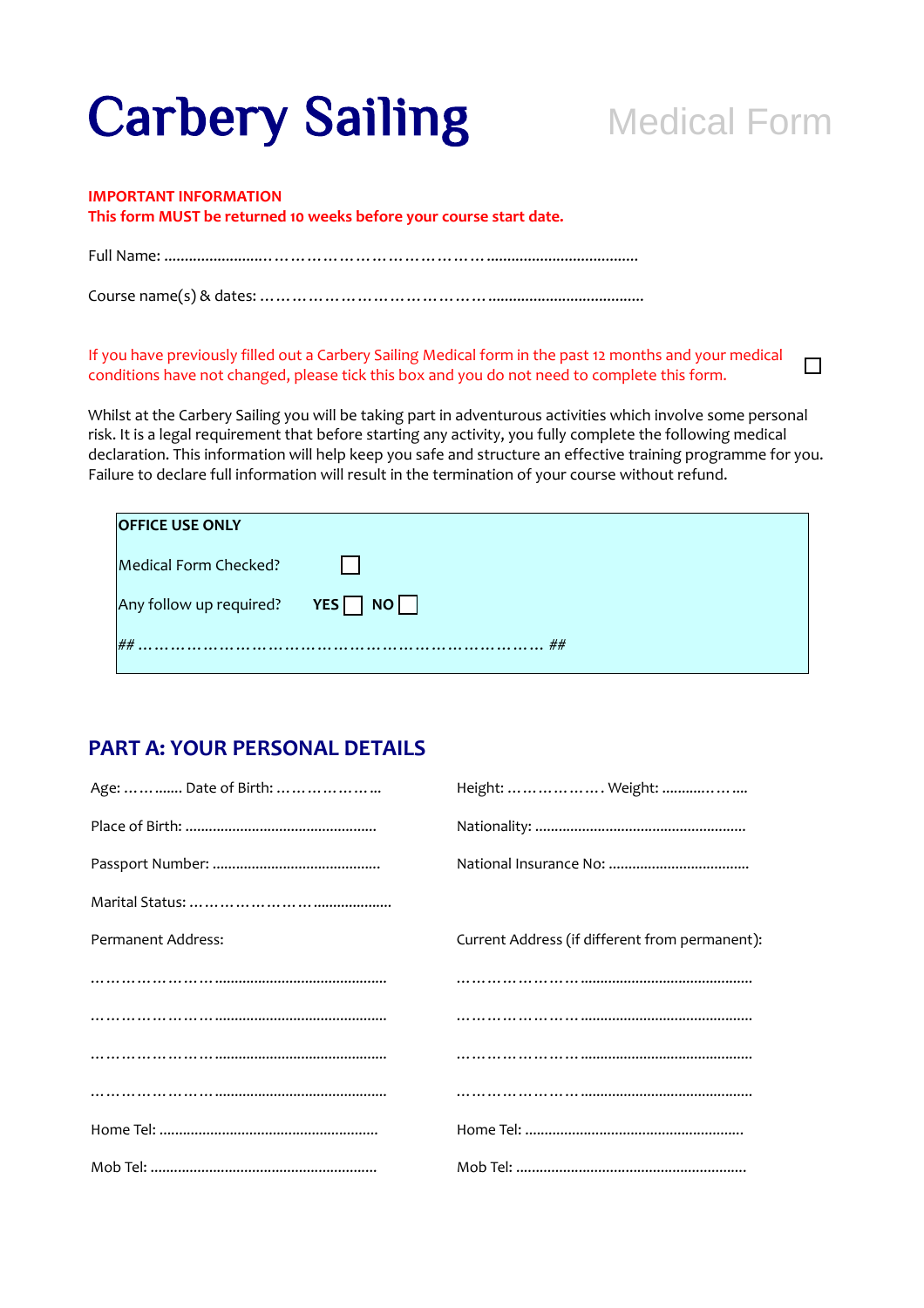Would you describe yourself as:

| VERY FIT $\Box$                     |              | FIT $\Box$ UNFIT $\Box$ VERY UNFIT $\Box$ |              |
|-------------------------------------|--------------|-------------------------------------------|--------------|
| Can you swim 50m in light clothing? |              |                                           |              |
| YES                                 | NO           |                                           |              |
| Would you describe yourself as:     |              |                                           |              |
| CAN SWIM LIKE A FISH                |              | WATER CONFIDENT                           | POOR SWIMMER |
| Are you a:                          |              |                                           |              |
| SMOKER                              | NON - SMOKER |                                           |              |

## **PART B: YOUR NEXT OF KIN**

Please give contact details of two people we can contact in an emergency.

| Address:             | Address:             |
|----------------------|----------------------|
|                      |                      |
|                      |                      |
|                      |                      |
|                      |                      |
|                      |                      |
| Relationship to you: | Relationship to you: |
|                      |                      |

## **PART C: YOUR DOCTOR**

| Address: |
|----------|
|          |
|          |
|          |
|          |
|          |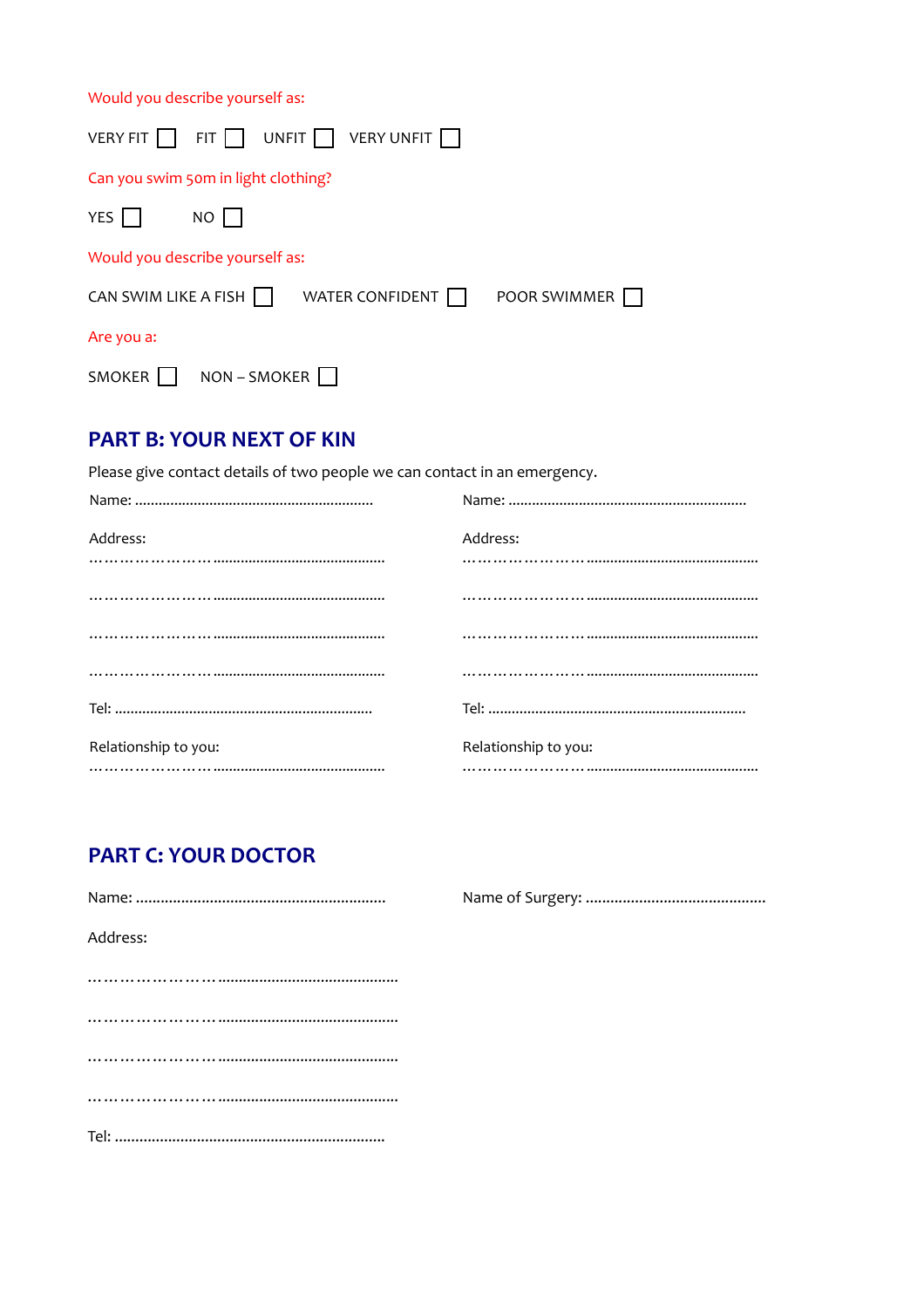# **PART D: YOUR CURRENT HEALTH**

| 1. | Has your Doctor prescribed any medication in the last 3 months?                               |            |             |
|----|-----------------------------------------------------------------------------------------------|------------|-------------|
|    | YES $\Box$<br>NO                                                                              |            |             |
|    |                                                                                               |            |             |
|    |                                                                                               |            |             |
|    |                                                                                               |            |             |
| 2. | Are you currently receiving treatment or taking medication for any of the following:          |            |             |
|    | Depression or any other mental / nervous problem?<br>YES  <br><b>NO</b>                       |            |             |
|    | Heart Condition?<br><b>YES</b><br>NO                                                          |            |             |
|    | <b>YES</b><br>Diabetes?<br>NO                                                                 |            |             |
|    | YES  <br>NO<br>Epilepsy?                                                                      |            |             |
| 3. | Do you suffer from any deficiency or impairment in your vision?                               | <b>YES</b> | NO          |
| 4. | Do you suffer from any defect in your colour vision?                                          | YES        | <b>NO</b>   |
| 5. | Do you suffer from any impairment with your hearing?                                          | <b>YES</b> | <b>NO</b>   |
| 6. | Do you have any restriction of movement in your joints or limbs?                              | <b>YES</b> | <b>NO</b>   |
|    | Do you have any other restrictions in your movement?<br>(neck or back for example)            | <b>YES</b> | <b>NO</b>   |
|    | Do you suffer from any weakness or reoccurring injury<br>in your joints, limbs, back or neck? | YES        | NO          |
| 7. | Do you suffer from any allergies?                                                             | <b>YES</b> | NO          |
|    | IF YOU HAVE A FOOD ALLERGY, PLEASE INFORM STAFF ON ARRIVAL                                    |            |             |
| 8. | Do you suffer from asthma?                                                                    | YES I      | $NO$ $\Box$ |
| 9. | Are you Dyslexic?                                                                             | YES        | $NO$        |
|    | 10. Do you have any other illness, disability or medical condition not included above? YES    |            | NO          |
|    | If you have answered yes to any of questions 1 - 10 in Part D, please give details below:     |            |             |
|    |                                                                                               |            |             |
|    |                                                                                               |            |             |
|    |                                                                                               |            |             |
|    |                                                                                               |            |             |